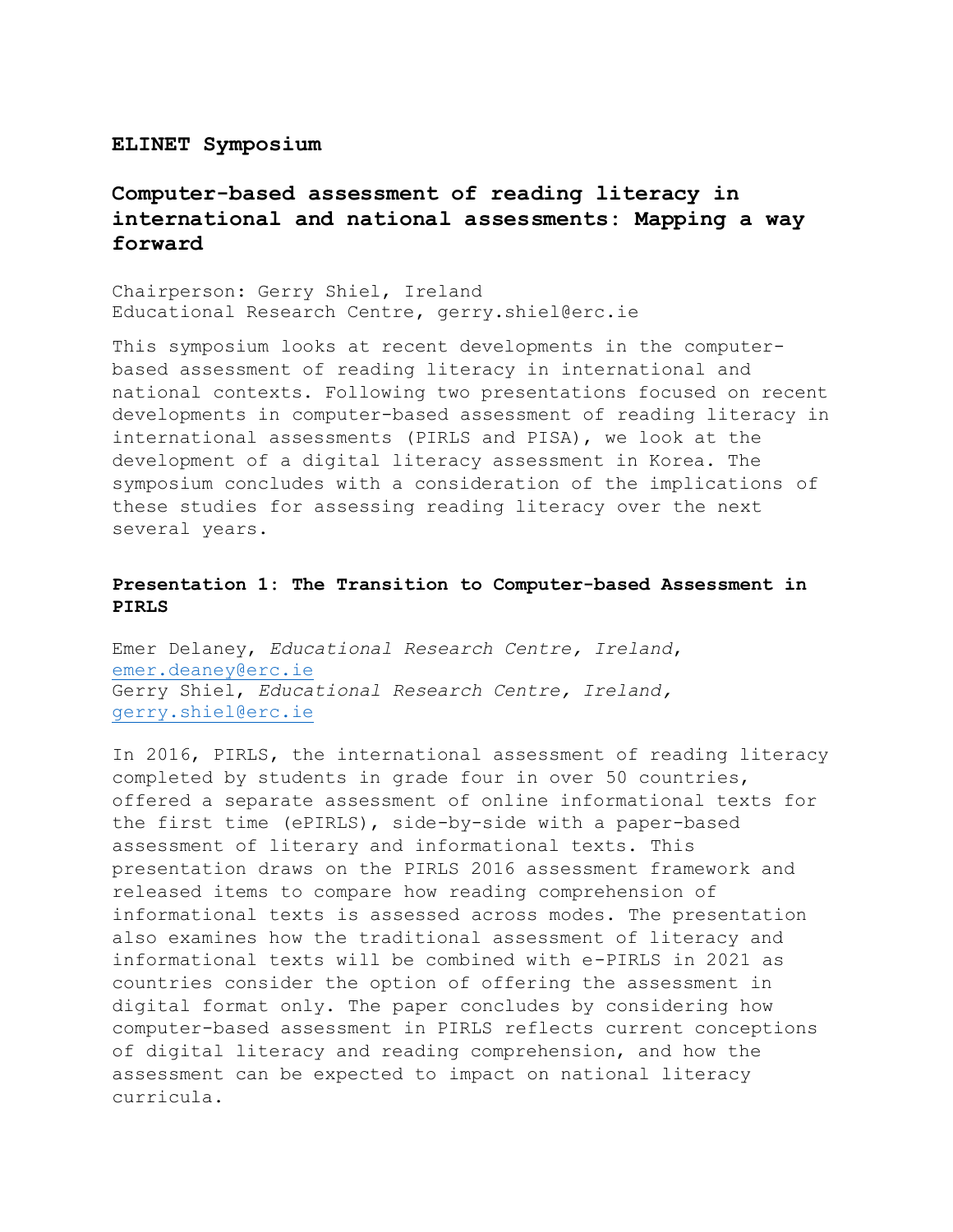### **Presentation 2: The PISA 2018 Assessment Framework: Balancing Innovation and Trend**

William G. Brozo, *George Mason University, USA,* [wbrozo@gmu.edu](mailto:wbrozo@gmu.edu) Sari Sulkunen, *University of Jyväskylä, Finland***,**  [sari.sulkunen@jyu.fi](mailto:sari.sulkunen@jyu.fi)

PISA is an international assessment of reading literacy taken by nationally-representative samples of 15-year-olds in over 80 countries every three years. Before specific test items could be generated for PISA 2018, the Reading Expert Group made up of practitioners, researchers, psychometricians, and others, laboured over the design of the framework that ultimately guided the nature and form of the questions and the prompts on the assessment. This presentation offers insights into that process by two members of the assessment framework development teams. As insiders from the opening discussions through to the crafting of the final assessment framework report, the presenters share a unique critique of a process that was characterised by seeking a balance between innovation and trend. The presentation concludes by considering how newer conceptions and global literacy practices, such as digital literacy and multi-literacies, are represented in PISA 2018 reading literacy framework.

## **Presentation 3: Web-Based Digital Literacy Assessment for K-12 Learners: Its Design and Validation**

Hyunjin Ok, *Ewha Womans University*, [ok@ewha.ac.kr](mailto:ok@ewha.ac.kr) Soohyun Seo, *Gwangju National University of Education*, [seosoo@gnue.ac.kr](mailto:seosoo@gnue.ac.kr) Jong-Yun Kim, *Korea Institute for Curriculum and Evaluation,*  [jyunkim@kice.re.kr](mailto:jyunkim@kice.re.kr) Jiyoun Kim, *Myongji University, Korea*, [stacey98@mju.ac.kr](mailto:stacey98@mju.ac.kr) In-Suk Kim, *Korea Institute for Curriculum and Evaluation*, [insukkim@kice.re.kr](mailto:insukkim@kice.re.kr) Sanghee Ryu, *Korea University,* [gratefuleverything@gmail.com](mailto:gratefuleverything@gmail.com) Byeong-Young Cho, *University of Pittsburgh*, [choby@pitt.edu](mailto:choby@pitt.edu)